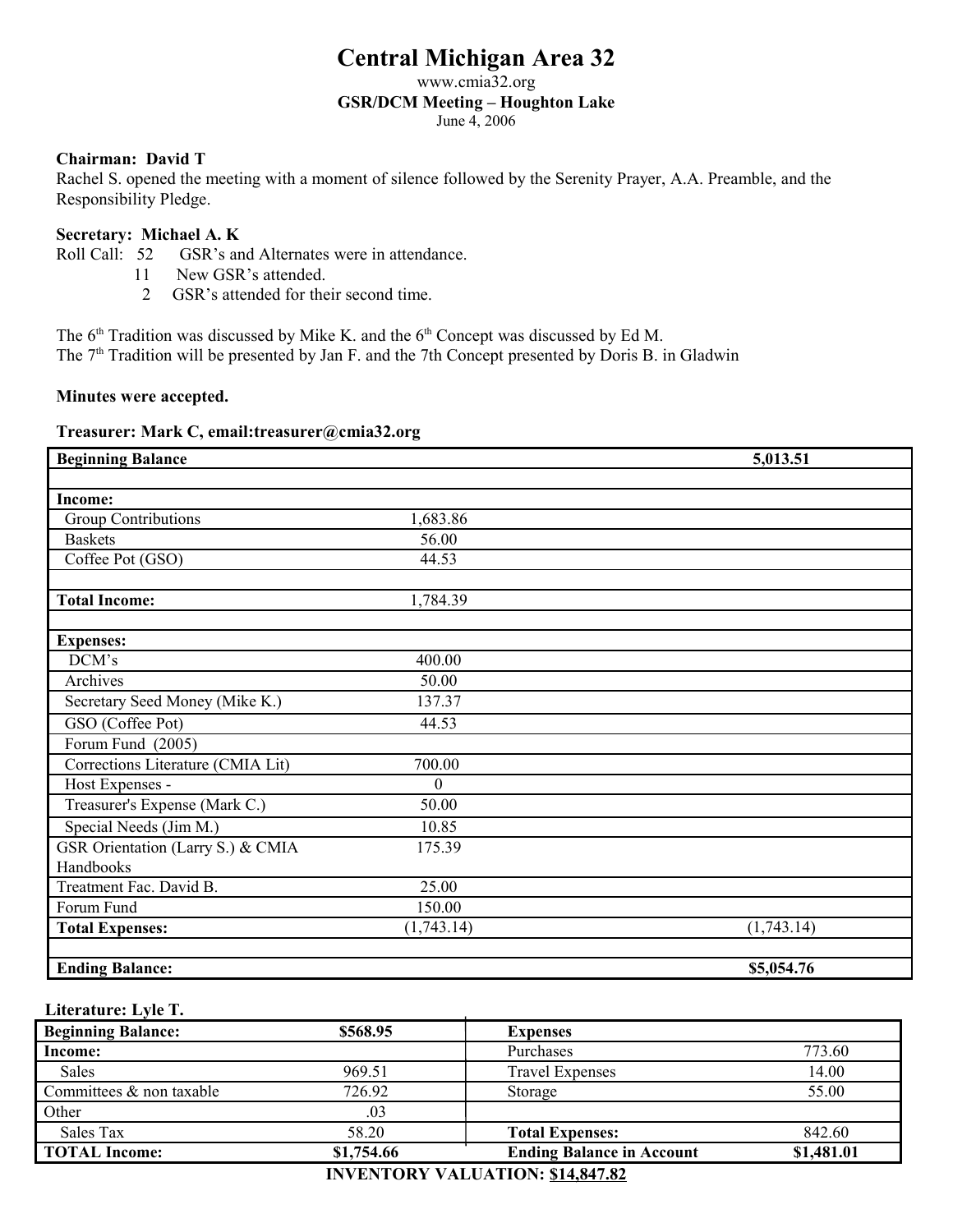# **Finance Committee: Sharon S**

| Number of members present: 6 |            |
|------------------------------|------------|
| <b>Beginning Balance</b>     | 5,054.76   |
| Expenses                     | 1,434.22   |
| Expenses "pending approval"  | 700.00     |
| <b>Ending Balance</b>        | \$2,920.54 |

#### **Registrar: Steve H.**

All updates have been sent to the GSO. The focus is now on formulating an area wide meeting book. Info exchanges with the printer have begun. The deadline for the 2006-2007 Eastern directory was changed from mid-May to May 1<sup>st</sup>. This change was not received by me or the Area Secretary. The result is that all information sent to the GSO was late. All group, district and area information has been accepted by the GSO but will not be included in the new directory. All will receive their new kits. Remember that group and district change forms are available in MSWORD format on line at [www.cmia32.org.](http://www.cmia32.org/)

# **Forum: Bruce H.**

(No Report) Kevin Trim will be taking over the committee for Bruce with Dave T. helping.

# **Website Committee: Michael K.**

(NO Report)

# **Treatment Facilities: David B.**

On Tuesday there is a closed meeting of AA for the residents of Transition House. On Friday we have an Open Talk from AA community in Flint. We had two new members, Terri E. from St. Louis and Debl B. from Ypisilanti, she represents district 4. There were a total of five members present today.

# **Public Information: Stanley P.**

(Meet with PI Committee)

#### **CPC Committee: Chuck C.**

There were 9 members present. We handed out CPC mini kits. Moe said that district 12 will meet with McClaren Hospitals new interns for orientation July 5<sup>th</sup>. District 28 will host a CPC/PI workshop in August. Area 32 CPC/PI workshop is scheduled for Sept. 16, 2006 11:00am-2:00pm. Place will be announced. We expanded on whom to notify and the use of guidelines.

#### **Archives: Jim D.**

CMIA started in 1951. We have been meeting monthly for over 55 years now. We have the minutes for most of these meetings. We are missing some from 1960 to 1975. If you want to do any research, please call me.

#### **Corrections: Art M.**

The CFC met with an attendance of 23 people to review guidelines for and suggested methods of providing this service to correctional facilities. We had a number of newcomers to the Intra-Area meeting so we reviewed the service and spoke at length about the prerelease program, literature suggested for the service and how it is the district that should be providing financial support to the CFC entities in Area 32. Time did not allow proper discussion about the Prerelease program for CFC service so it was agreed that we will focus on that service at the July 2 Intra-Area meeting in Gladwin. We plan to have a full outline of how the Prerelease program works for that July meeting. We shared in a generous \$700 literature allowance for districts in attendance at the June meeting and adjourned our meeting.

# **Grapevine: Ron B.**

Ron is not able to complete the term for GV Chair due to his new job. Steve W. will be taking the position. Objectives for the next Area Assembly: 1) A rep from each district or as many as possible. 2) Discuss the pamphlet for the Grapevine Reps.